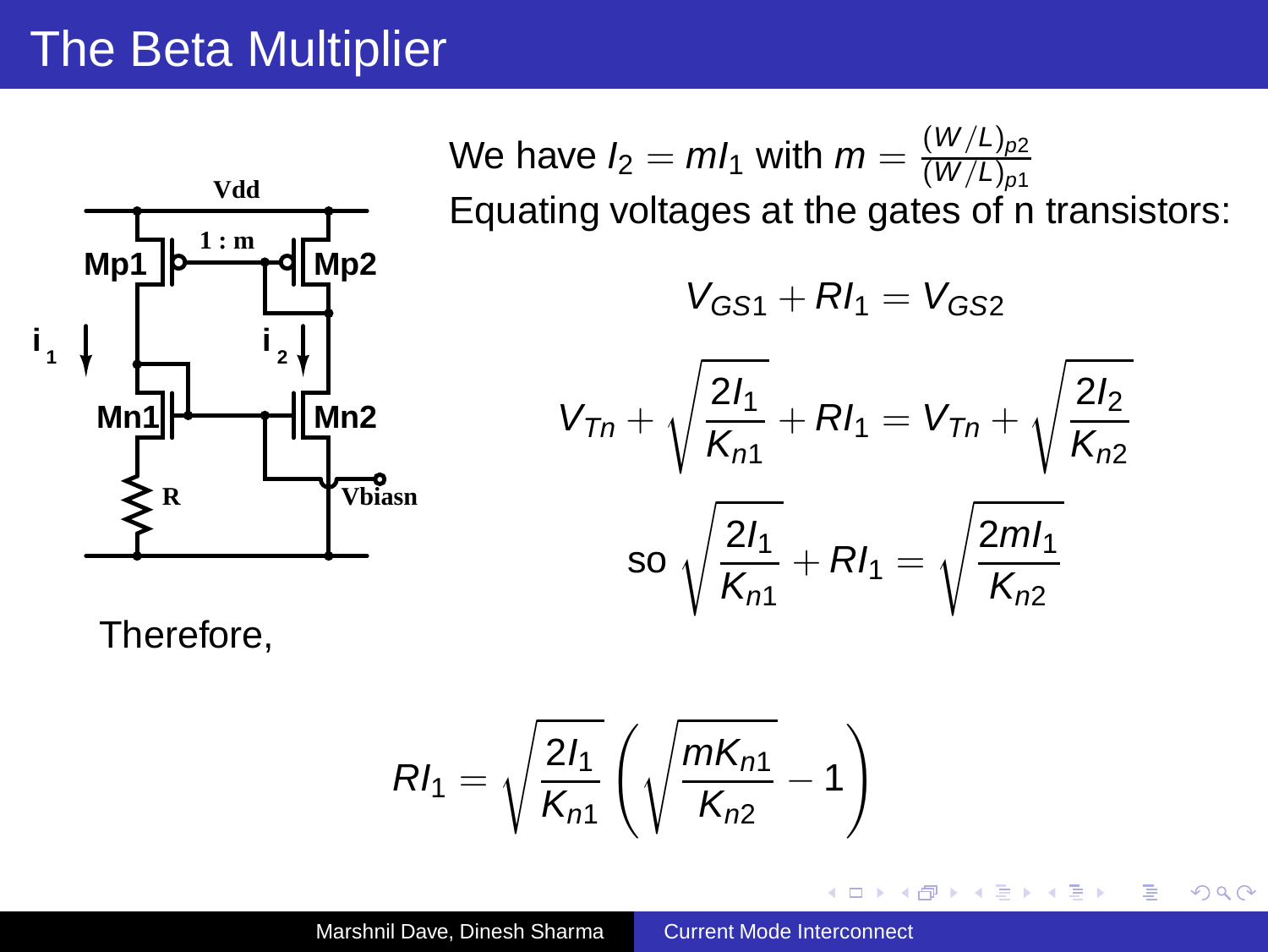## The Beta Multiplier



イロト イ押ト イヨト イヨト

B

 $QQ$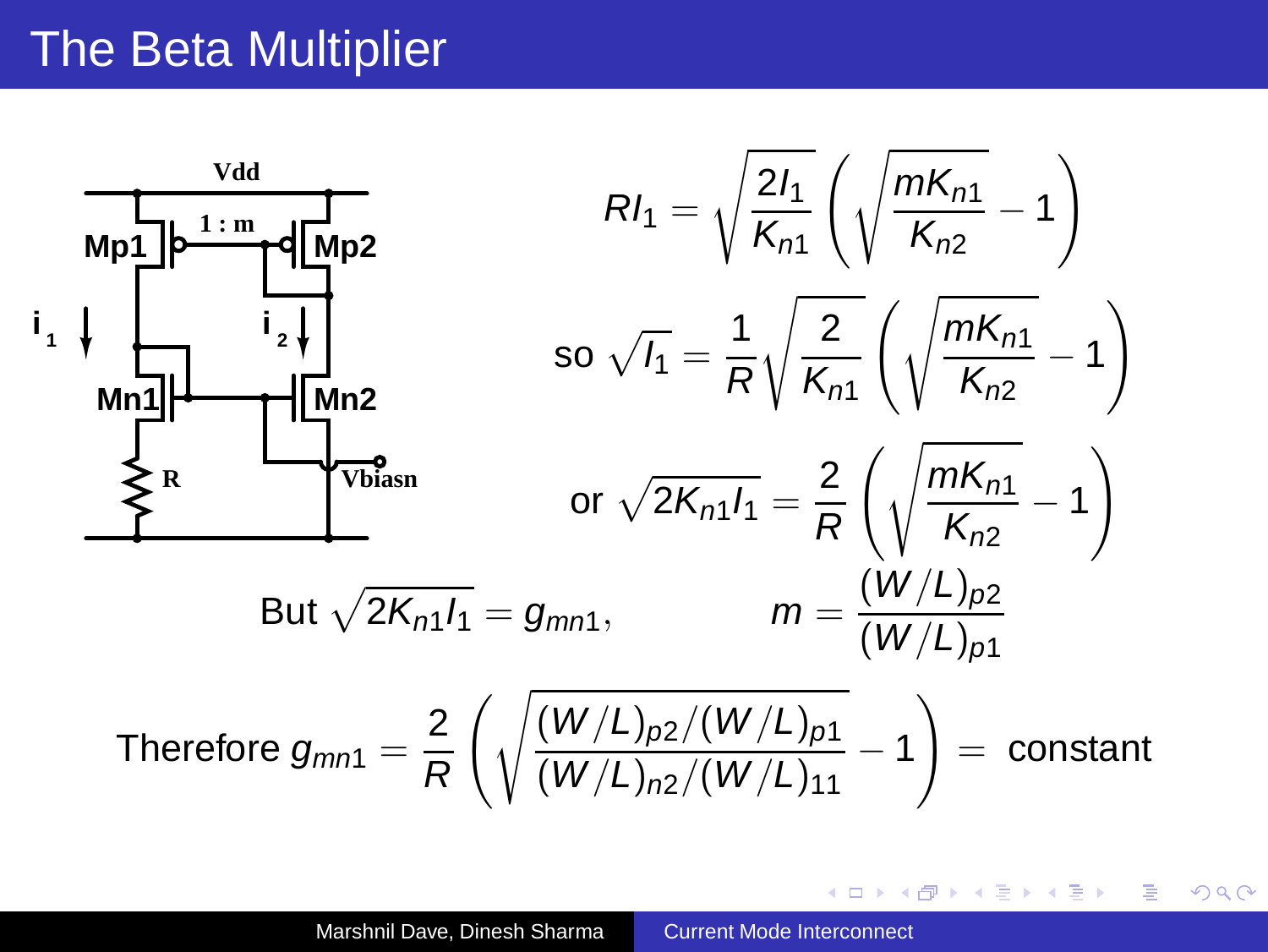## The Beta Multiplier



$$
g_{mn1}=\frac{2}{R}\left(\sqrt{\frac{(W/L)_{p2}/(W/L)_{p1}}{(W/L)_{n2}/(W/L)_{11}}}-1\right)
$$

Thus  $q_{mn1}$  depends only on R and geometry.

医单头 化重变

 $QQ$ 

Also, any nMOS transistor on the same chip whose current is proportional to  $I_1$  or  $I_2$  will have a  $g_{mn}$  which is unaffected by temperature, supply variation etc.

Thus the gate voltage of the n channel transistors  $(V_{biasn})$  can be used to bias n channel transistors on the chip, whose  $q_m$  is to be kept constant.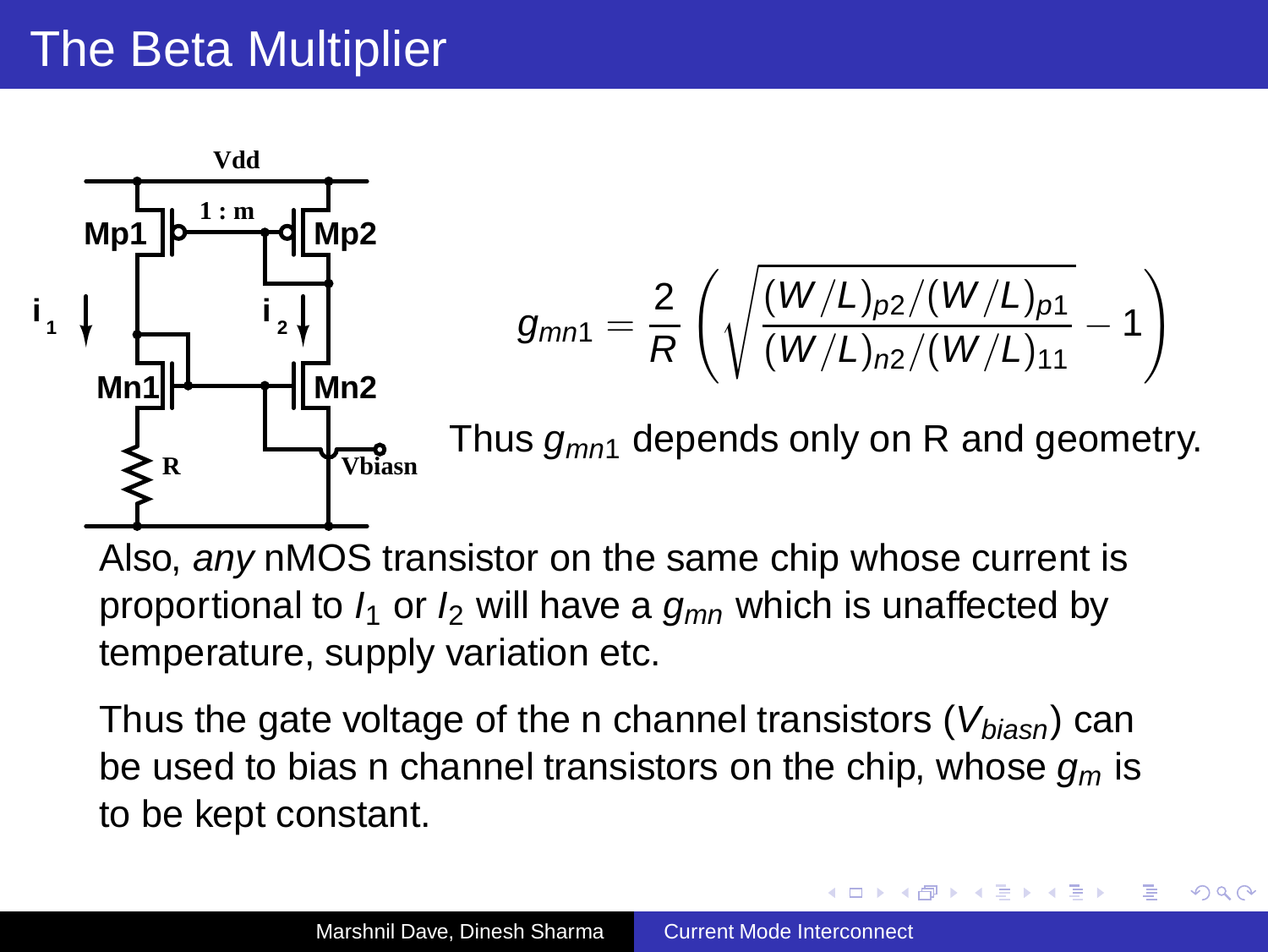Low  $r_{in}$  amps are used for photo-detectors. (C.-K. Kim et al, "High Injection Efficiency Readout Circuit for Low Resistance Infrared Detector", IEE Electronic Letters, 35, 1507, 1999).



<span id="page-3-0"></span> $\mathbf{E} = \mathbf{A} \oplus \mathbf{B} \mathbf{A} + \mathbf{B} \mathbf{B} + \mathbf{A} \oplus \mathbf{B} + \mathbf{A} \oplus \mathbf{B}$ 

 $2Q$